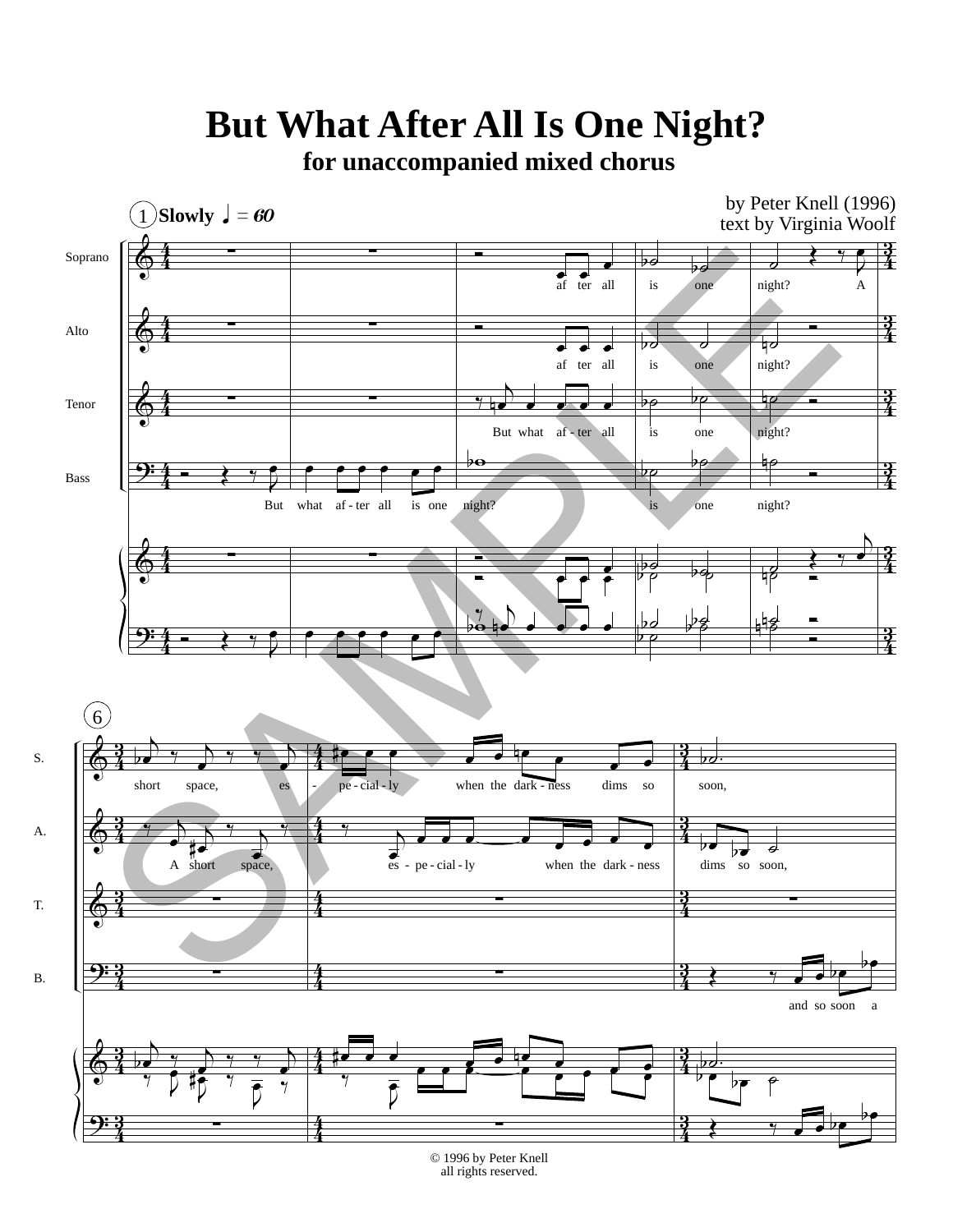

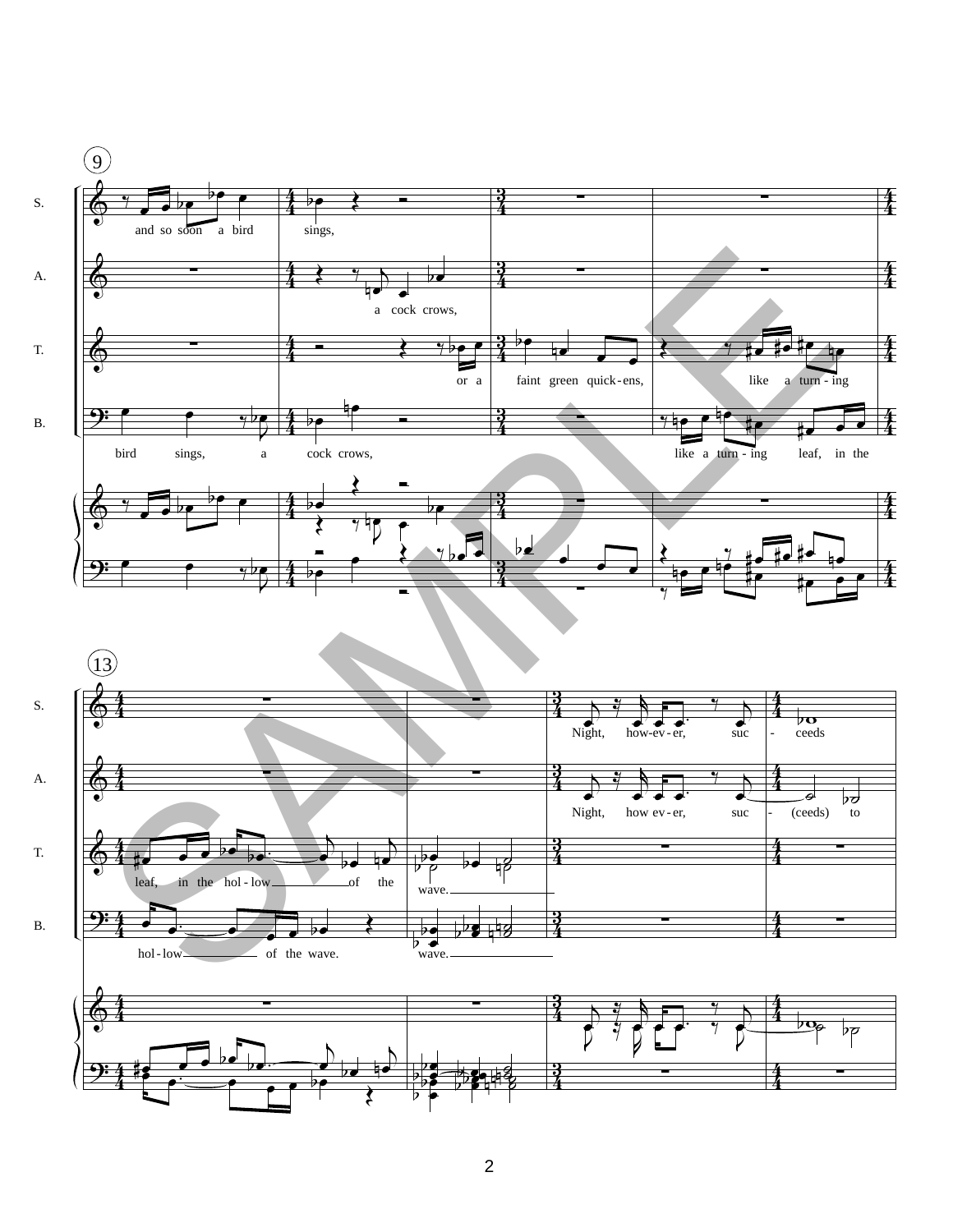

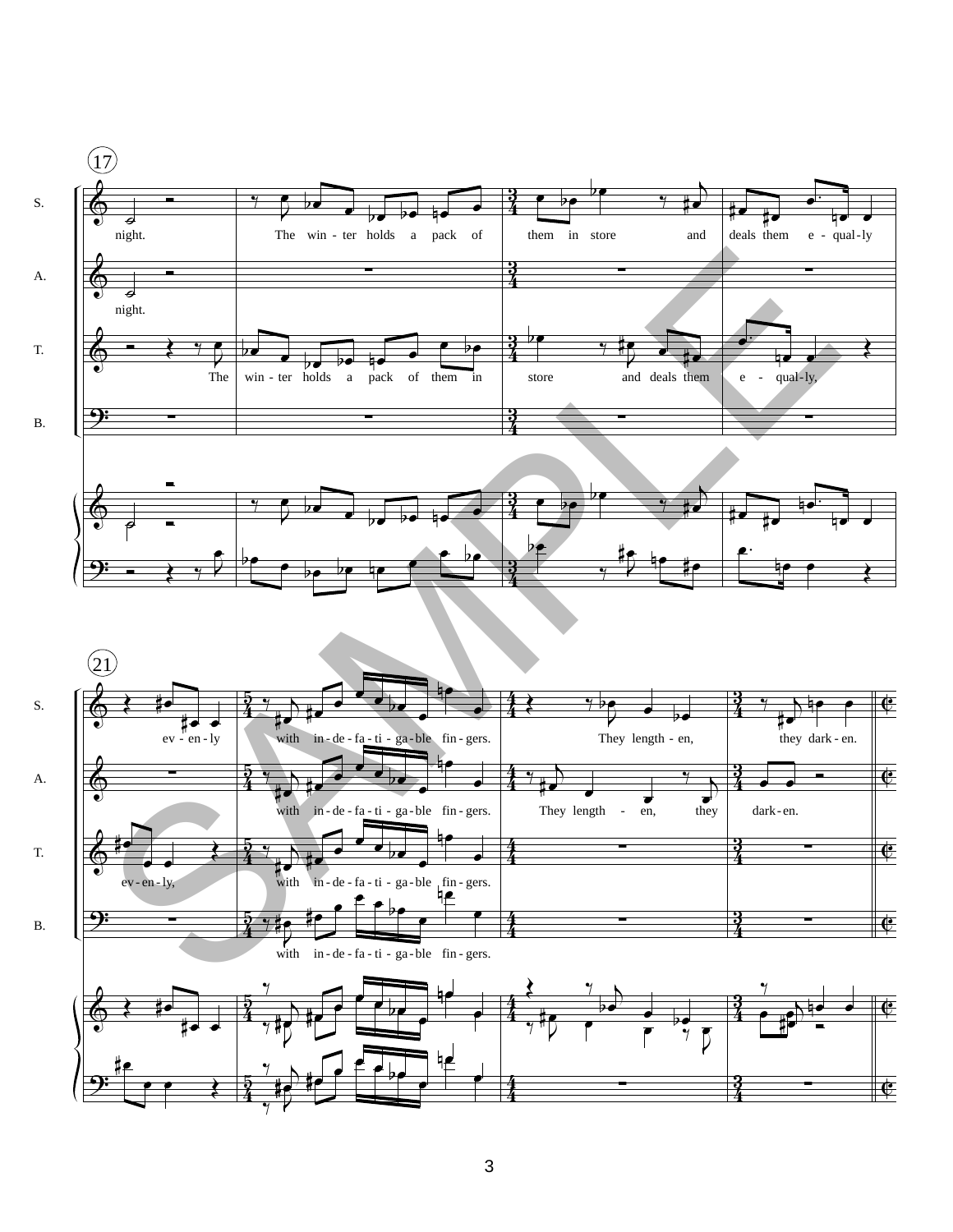

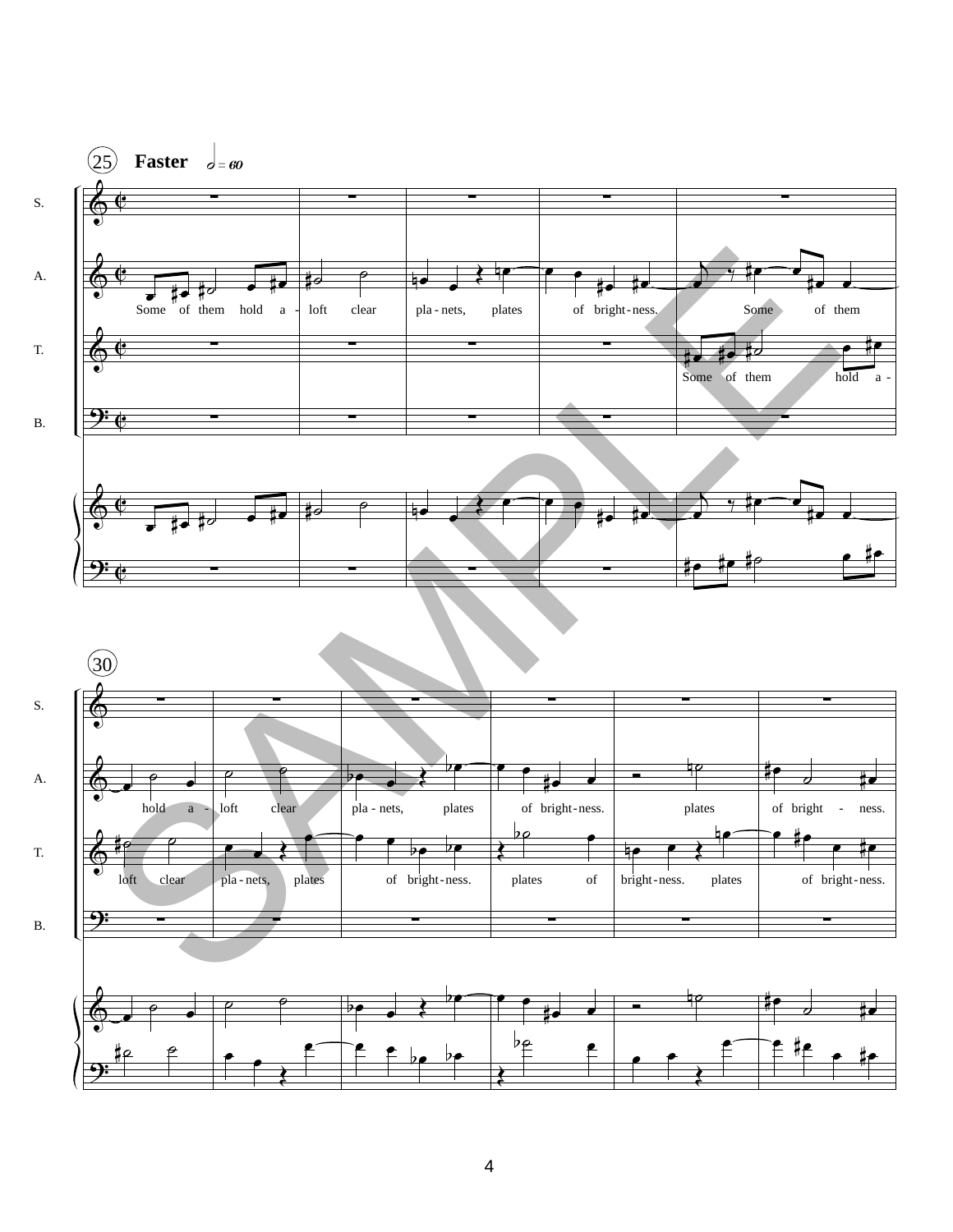

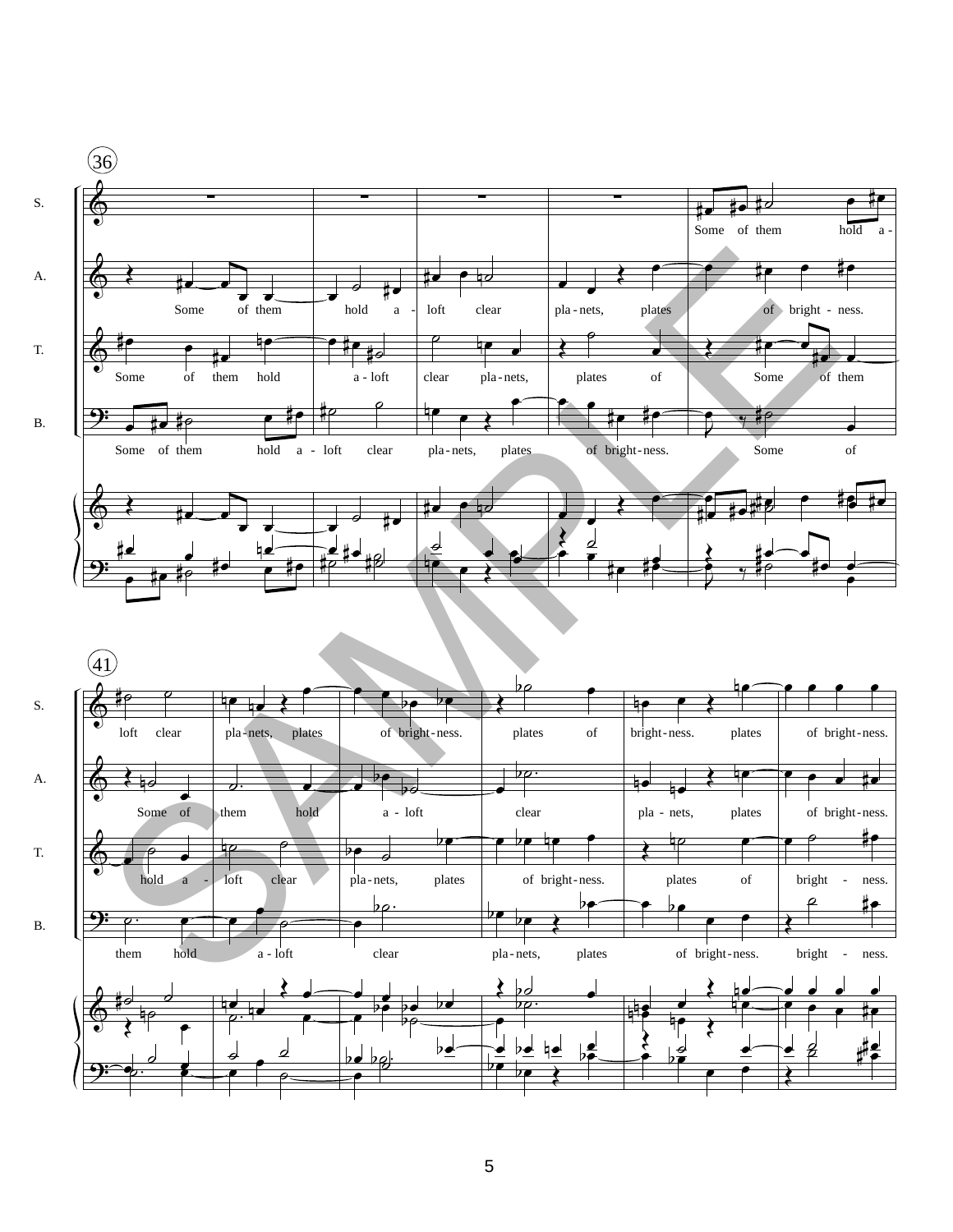

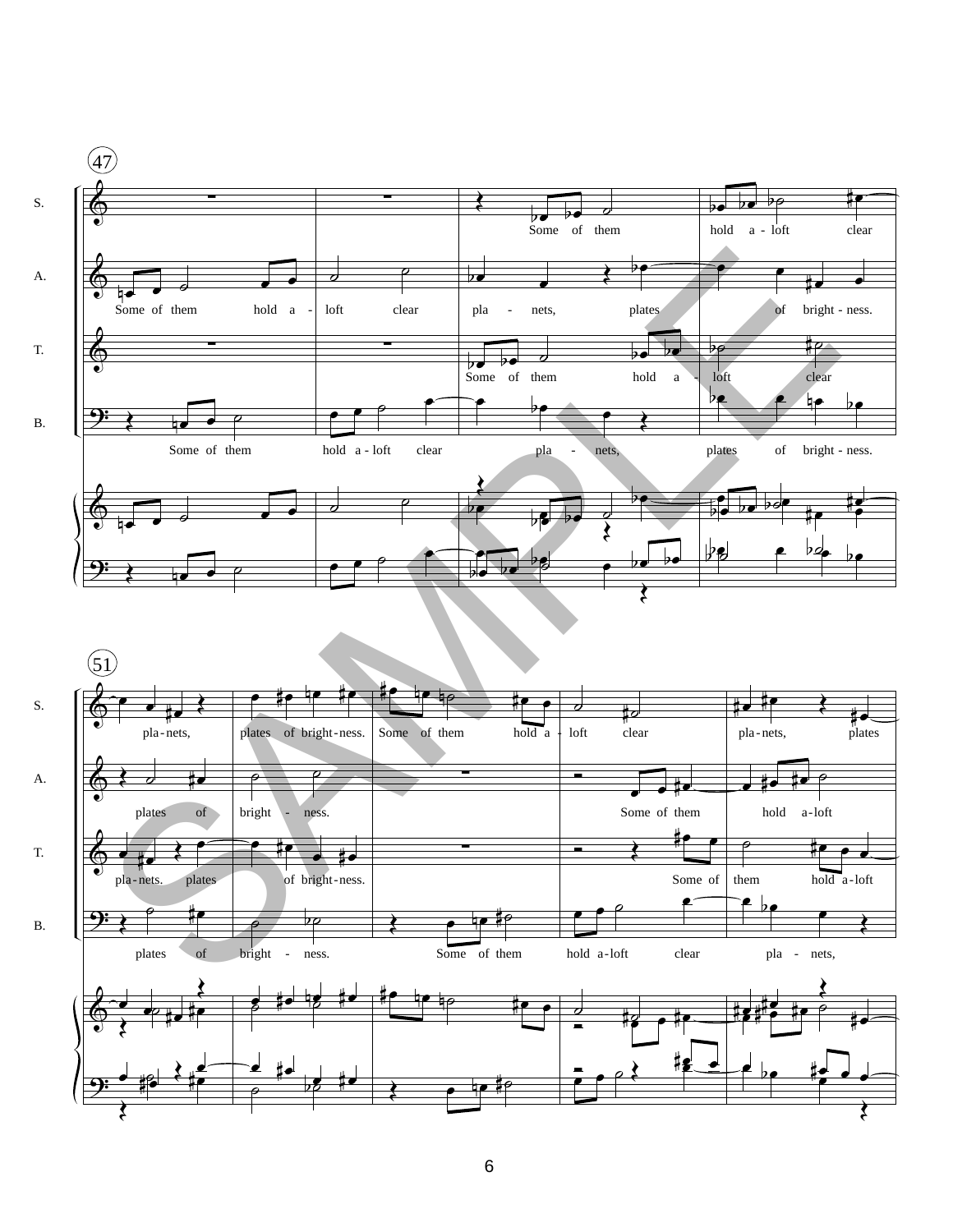

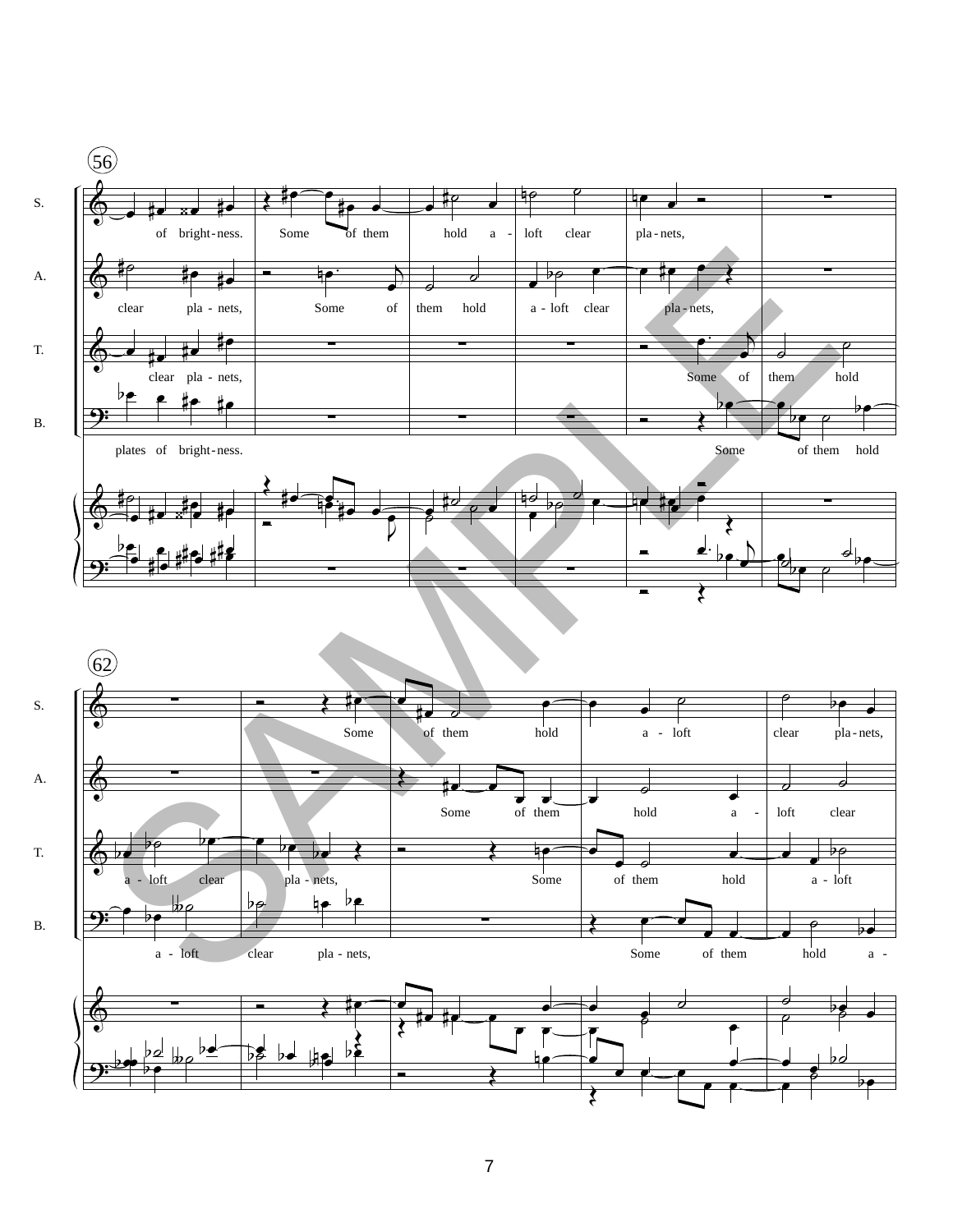



8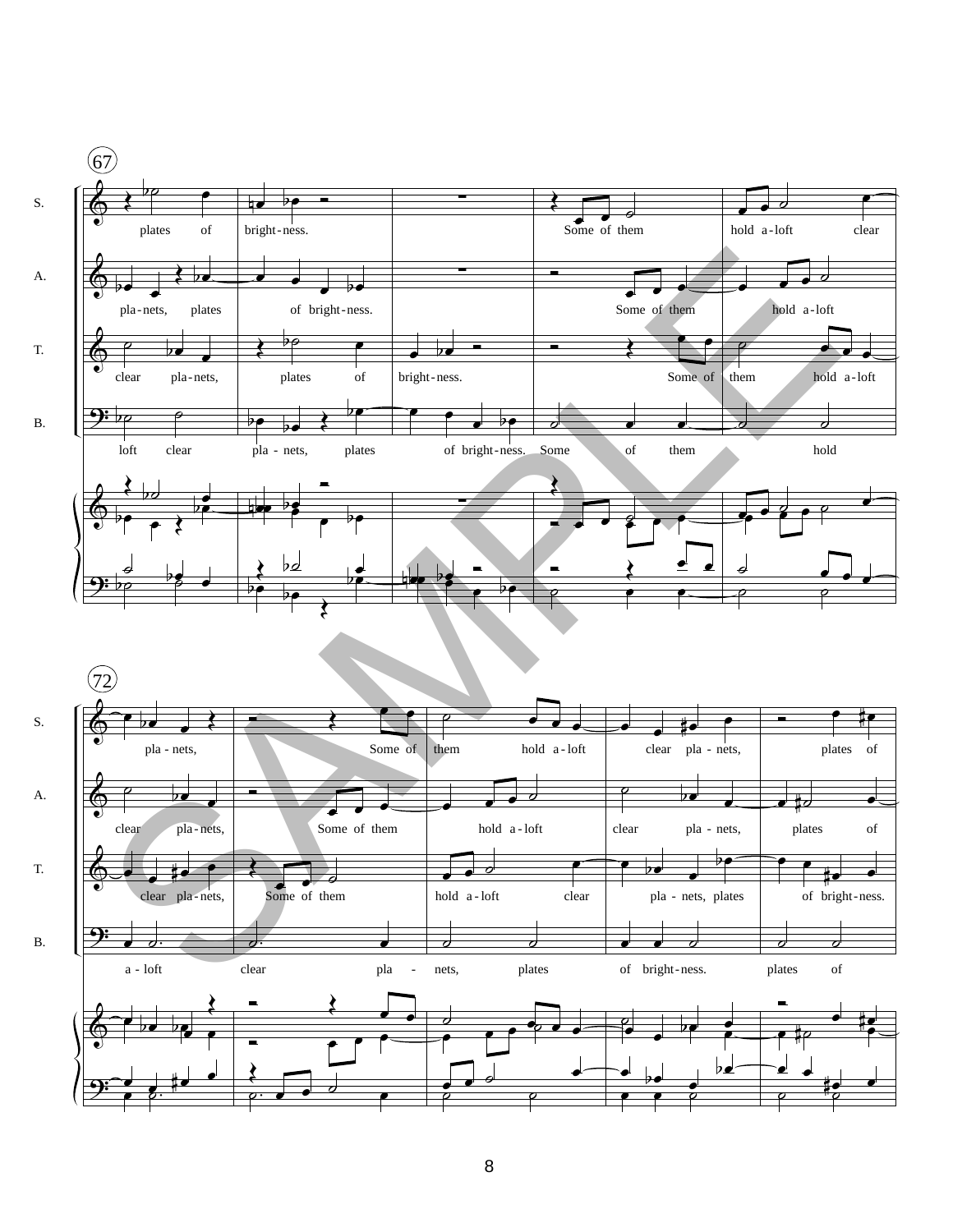



9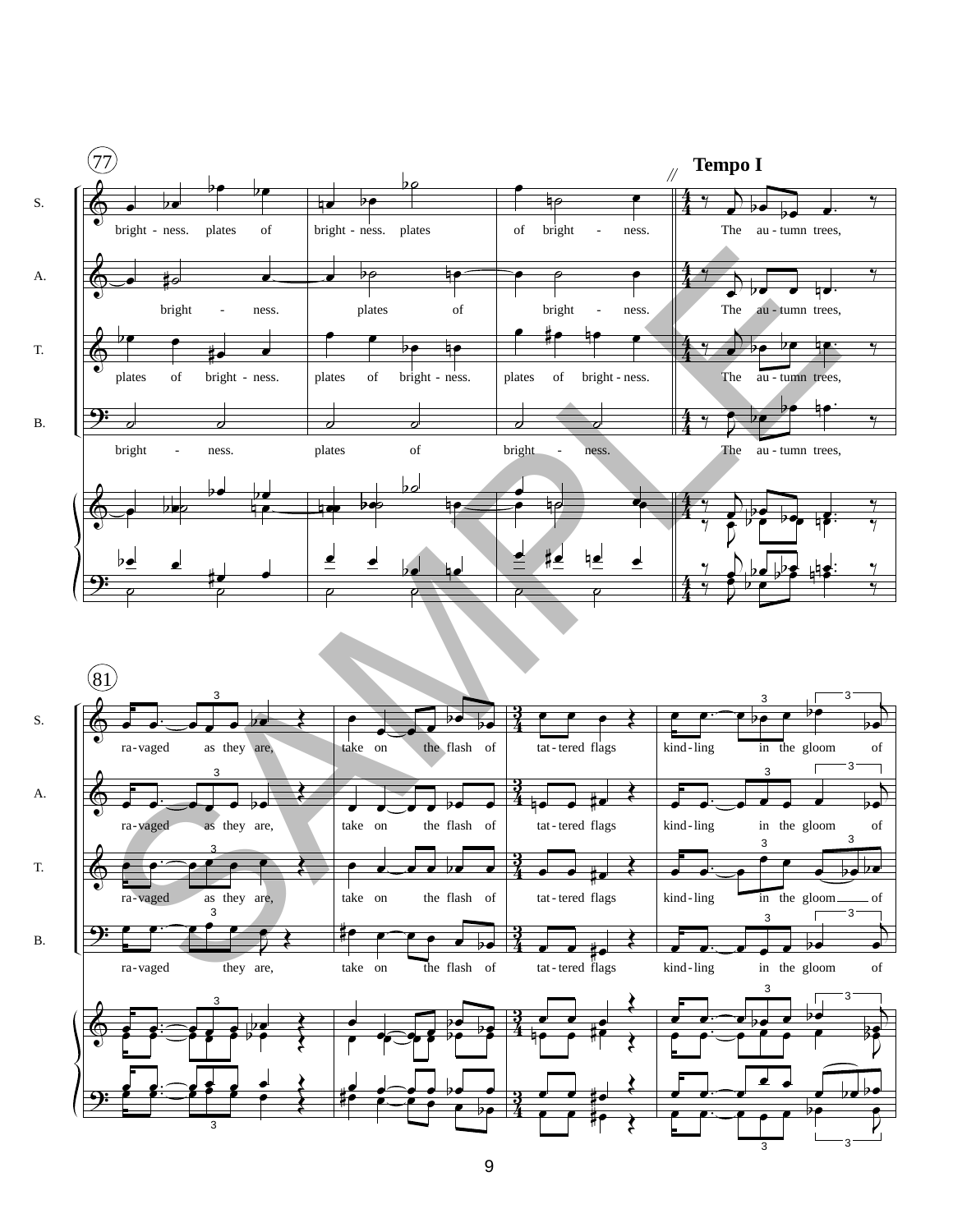

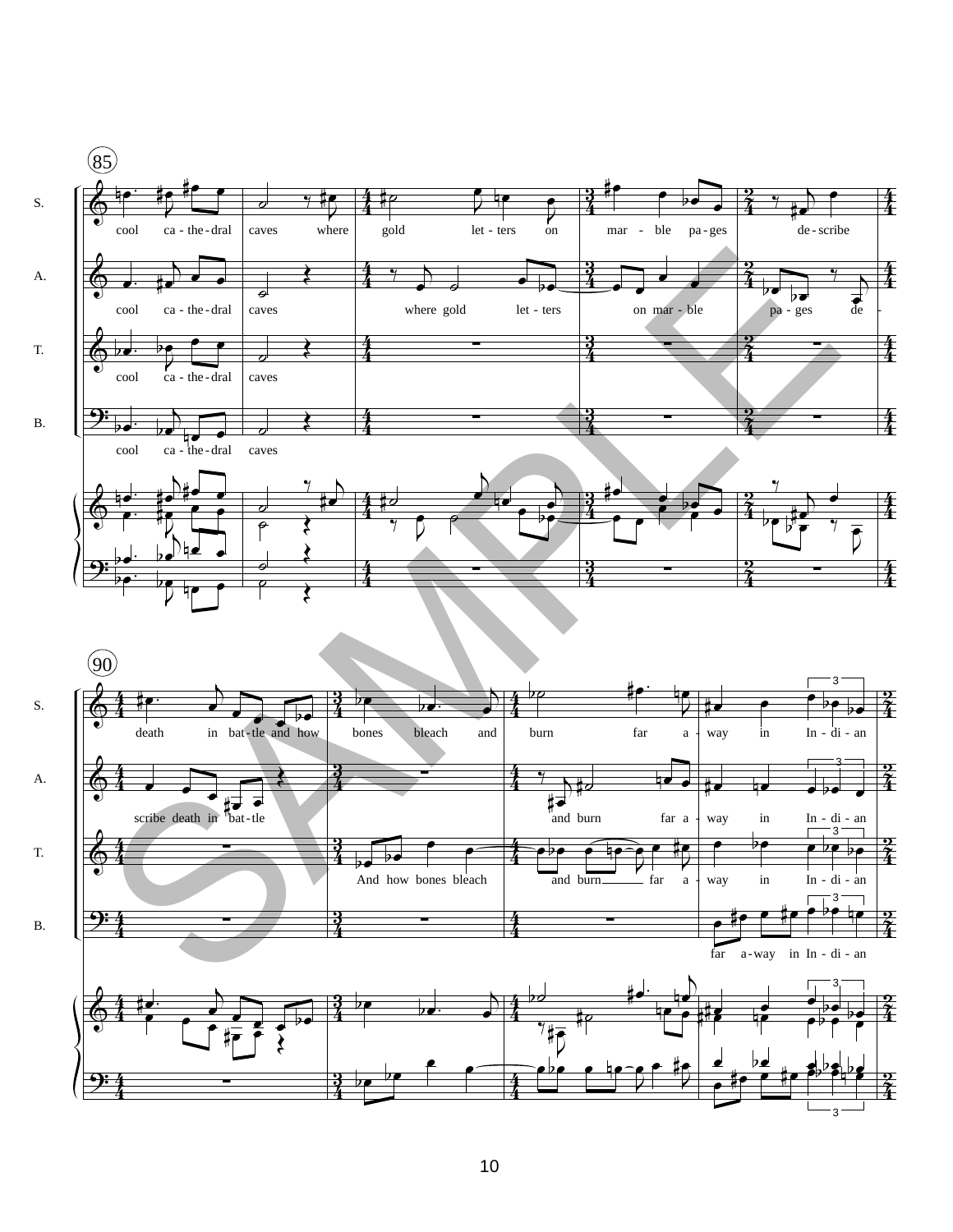



11